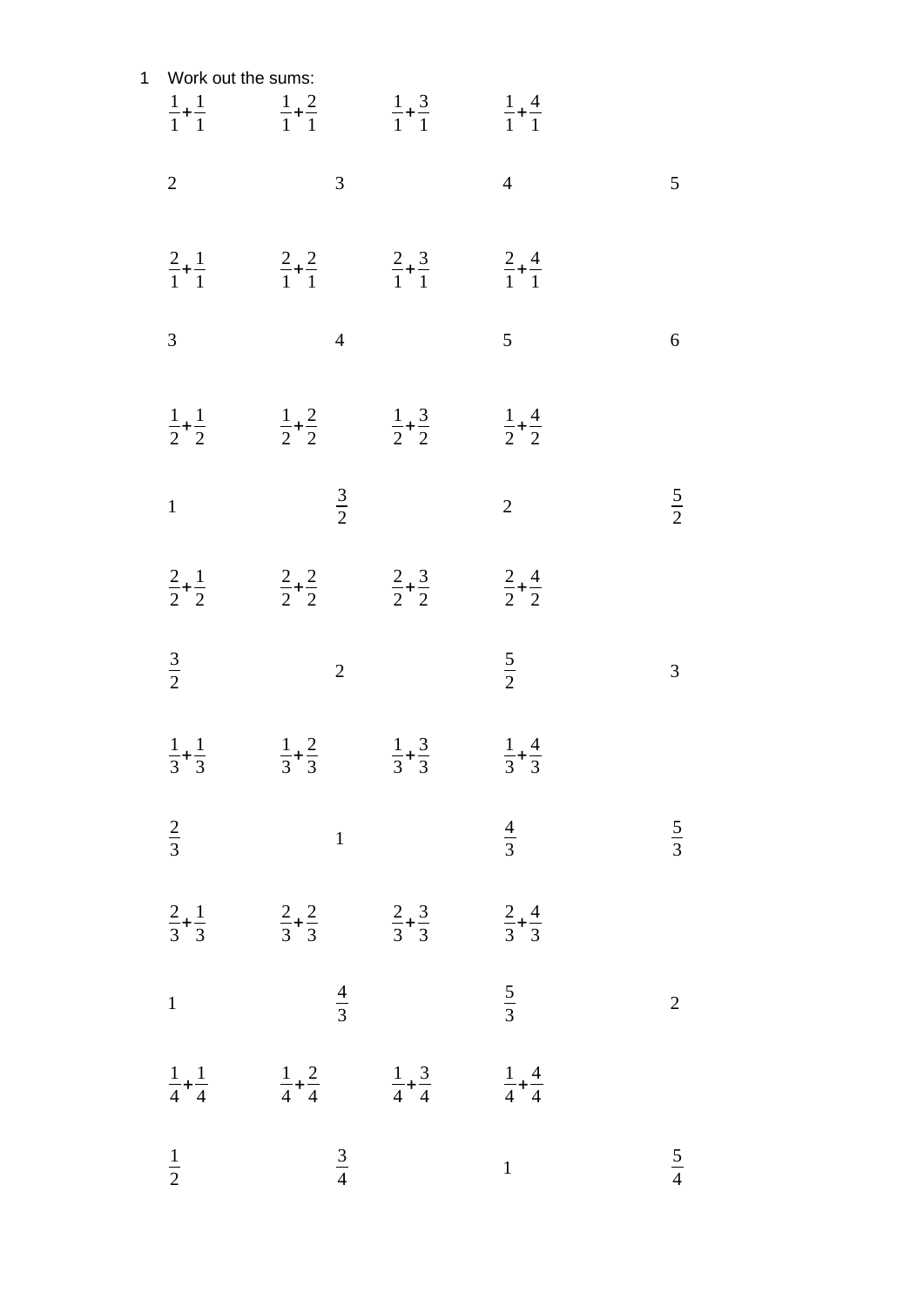| $rac{2}{4} + \frac{1}{4}$ | $\frac{2}{4} + \frac{2}{4}$ $\frac{2}{4} + \frac{3}{4}$ |                                                                                                                 | $rac{2}{4} + \frac{4}{4}$       |                                  |
|---------------------------|---------------------------------------------------------|-----------------------------------------------------------------------------------------------------------------|---------------------------------|----------------------------------|
| $\frac{3}{4}$             | $\mathbf{1}$                                            |                                                                                                                 | $\frac{5}{4}$                   |                                  |
| $\frac{1}{1}+1$           | $rac{2}{1}+1$                                           |                                                                                                                 | $\frac{3}{1}+1$                 | $\frac{3}{2}$<br>$\frac{4}{1}+1$ |
| $\overline{2}$            | 3                                                       |                                                                                                                 | $\overline{4}$                  | 5                                |
| $\frac{1}{1}$ +2          | $rac{2}{1}+2$                                           |                                                                                                                 | $\frac{3}{1}+2$                 | $\frac{4}{1}$ +2                 |
| $\overline{3}$            | $\overline{4}$                                          |                                                                                                                 | 5 <sup>5</sup>                  | $\overline{6}$                   |
| $\frac{1}{2}+1$           | $\frac{2}{2}+1$                                         |                                                                                                                 | $\frac{3}{2}+1$                 | $\frac{4}{2}$ +1                 |
| $rac{3}{2}$               | $\overline{2}$                                          |                                                                                                                 | $\frac{5}{2}$                   | $\overline{3}$                   |
| $\frac{1}{2}$ +2          | $rac{2}{2}+2$                                           |                                                                                                                 | $\frac{3}{2}+2$                 | $\frac{4}{2}$ +2                 |
| $rac{5}{2}$               | 3 <sup>1</sup>                                          |                                                                                                                 | $\frac{7}{2}$<br>$\overline{2}$ | $\overline{4}$                   |
|                           |                                                         | $\frac{1}{1} + \frac{1}{2}$ $\frac{1}{1} + \frac{2}{2}$ $\frac{1}{1} + \frac{3}{2}$ $\frac{1}{1} + \frac{4}{2}$ |                                 |                                  |
| $rac{3}{2}$               | $\overline{2}$                                          |                                                                                                                 | $rac{5}{2}$                     | 3                                |
|                           |                                                         | $\frac{2}{1} + \frac{1}{2}$ $\frac{2}{1} + \frac{2}{2}$ $\frac{2}{1} + \frac{3}{2}$ $\frac{2}{1} + \frac{4}{2}$ |                                 |                                  |
| $rac{5}{2}$               | 3                                                       |                                                                                                                 | $\frac{7}{2}$                   | $\overline{4}$                   |
|                           |                                                         | $\frac{1}{2} + \frac{1}{3}$ $\frac{1}{2} + \frac{2}{3}$ $\frac{1}{2} + \frac{3}{3}$ $\frac{1}{2} + \frac{4}{3}$ |                                 |                                  |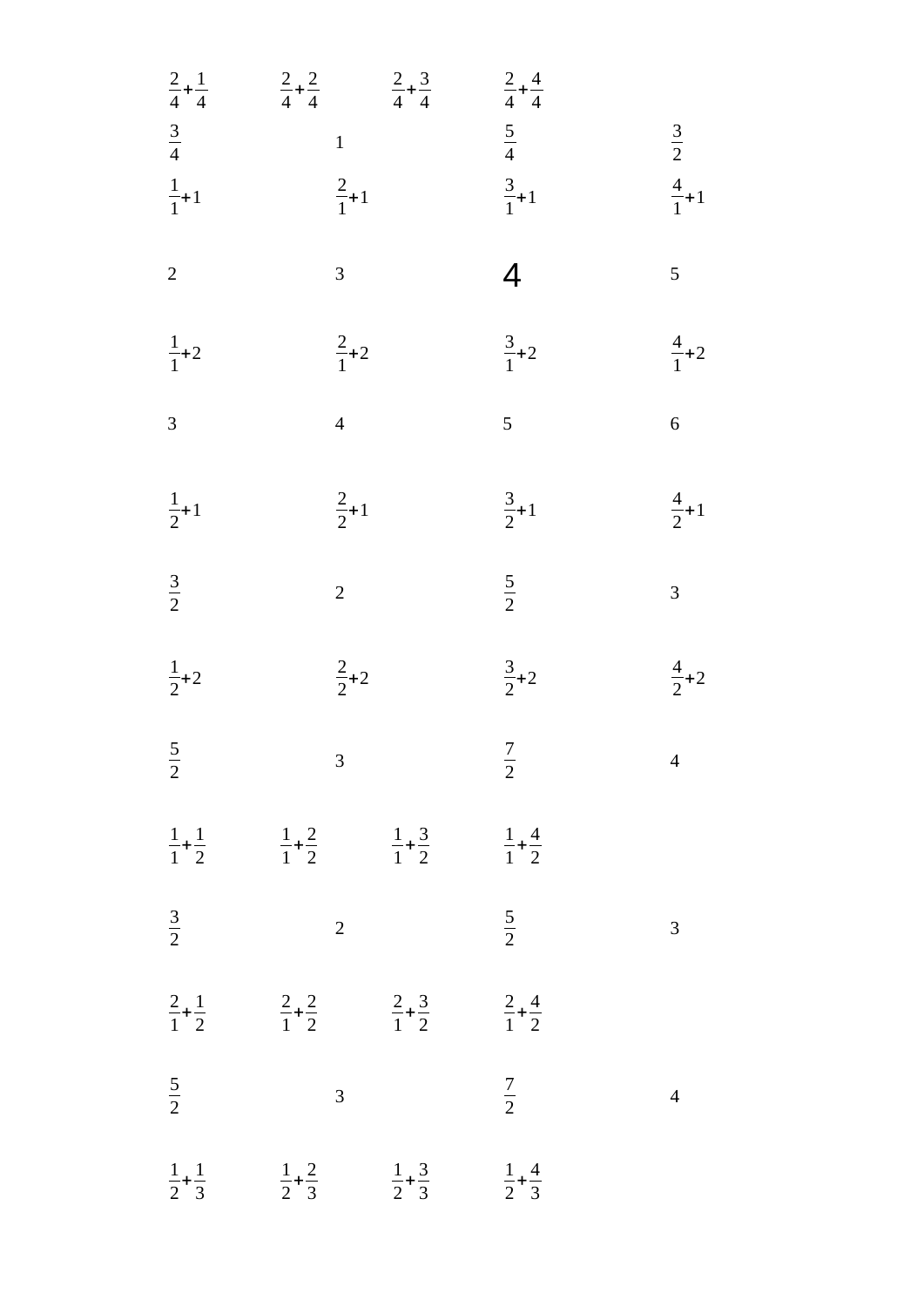|                | $\frac{5}{6}$                                | $\frac{7}{6}$                                                                            |                                              | $rac{3}{2}$                                  | $\frac{11}{6}$                               |                                              |
|----------------|----------------------------------------------|------------------------------------------------------------------------------------------|----------------------------------------------|----------------------------------------------|----------------------------------------------|----------------------------------------------|
|                | $rac{2}{2} + \frac{1}{3}$                    | $\frac{2}{2} + \frac{2}{3}$                                                              | $\frac{2}{2} + \frac{3}{3}$                  | $rac{2}{2} + \frac{4}{3}$                    |                                              |                                              |
|                | $\frac{4}{3}$                                | $rac{5}{3}$                                                                              |                                              | $\overline{2}$                               | $rac{7}{3}$                                  |                                              |
| $\overline{2}$ | $\frac{1}{1}, \frac{1}{2}$<br>$\mathbf{1}$   | Simplify the larger fraction in each pair:<br>$\frac{1}{1}, \frac{2}{2}$<br>$\mathbf{1}$ | $\frac{1}{1}, \frac{3}{2}$<br>$rac{3}{2}$    | $\frac{1}{1}, \frac{4}{2}$<br>$\overline{2}$ | $\frac{1}{1}, \frac{5}{2}$<br>$rac{5}{2}$    | $\frac{1}{1}, \frac{6}{2}$<br>$\overline{3}$ |
|                | $\frac{2}{1}, \frac{1}{2}$                   | $\frac{2}{1}, \frac{2}{2}$                                                               | $\frac{2}{1}, \frac{3}{2}$                   | $\frac{2}{1}, \frac{4}{2}$                   | $\frac{2}{1}, \frac{5}{2}$                   | $\frac{2}{1}, \frac{6}{2}$                   |
|                | $\overline{2}$                               | $\overline{2}$                                                                           | $\overline{2}$                               | $\overline{2}$                               | $rac{5}{2}$                                  | $\overline{3}$                               |
|                | $\frac{3}{1}, \frac{1}{2}$                   | $\frac{3}{1}, \frac{2}{2}$                                                               | $\frac{3}{1}, \frac{3}{2}$                   | $\frac{3}{1}, \frac{4}{2}$                   | $\frac{3}{1}, \frac{5}{2}$                   | $\frac{3}{1}, \frac{6}{2}$                   |
|                | 3                                            | 3                                                                                        | 3                                            | $\mathbf{3}$                                 | 3                                            | $\overline{3}$                               |
|                | $\frac{4}{1}, \frac{1}{2}$<br>$\overline{4}$ | $\frac{4}{1}, \frac{2}{2}$<br>$4\quad 4$                                                 | $\frac{4}{1}, \frac{3}{2}$<br>$\overline{4}$ | $\frac{4}{1}, \frac{4}{2}$                   | $\frac{4}{1}, \frac{5}{2}$<br>$\overline{4}$ | $\frac{4}{1}, \frac{6}{2}$<br>$\overline{4}$ |
|                | $\frac{1}{3}, \frac{1}{2}$                   | $\frac{1}{3}, \frac{2}{2}$                                                               | $\frac{1}{3}, \frac{3}{2}$                   | $\frac{1}{3}, \frac{4}{2}$                   | $\frac{1}{3}, \frac{5}{2}$                   | $\frac{1}{3}, \frac{6}{2}$                   |
|                | $\frac{1}{2}$                                | $\overline{1}$                                                                           | $rac{3}{2}$                                  | $\overline{2}$                               | $rac{5}{2}$                                  | $\overline{3}$                               |
|                | $\frac{2}{3}, \frac{1}{2}$                   | $\frac{2}{3}, \frac{2}{2}$                                                               | $\frac{2}{3}, \frac{3}{2}$                   | $\frac{2}{3}, \frac{4}{2}$                   | $\frac{2}{3}, \frac{5}{2}$                   | $\frac{2}{3}, \frac{6}{2}$                   |
|                | $rac{2}{3}$                                  | $\overline{1}$                                                                           | $rac{3}{2}$                                  | $\overline{2}$                               | $rac{5}{2}$                                  | $\overline{3}$                               |
|                | $\frac{3}{3}, \frac{1}{2}$                   | $\frac{3}{3}, \frac{2}{2}$                                                               | $\frac{3}{3}, \frac{3}{2}$                   | $\frac{3}{3}, \frac{4}{2}$                   | $\frac{3}{3}, \frac{5}{2}$                   | $\frac{3}{3}, \frac{6}{2}$                   |
|                | $\overline{1}$                               | $\overline{1}$                                                                           | $rac{3}{2}$                                  | $\overline{2}$                               | $rac{5}{2}$                                  | $\overline{3}$                               |